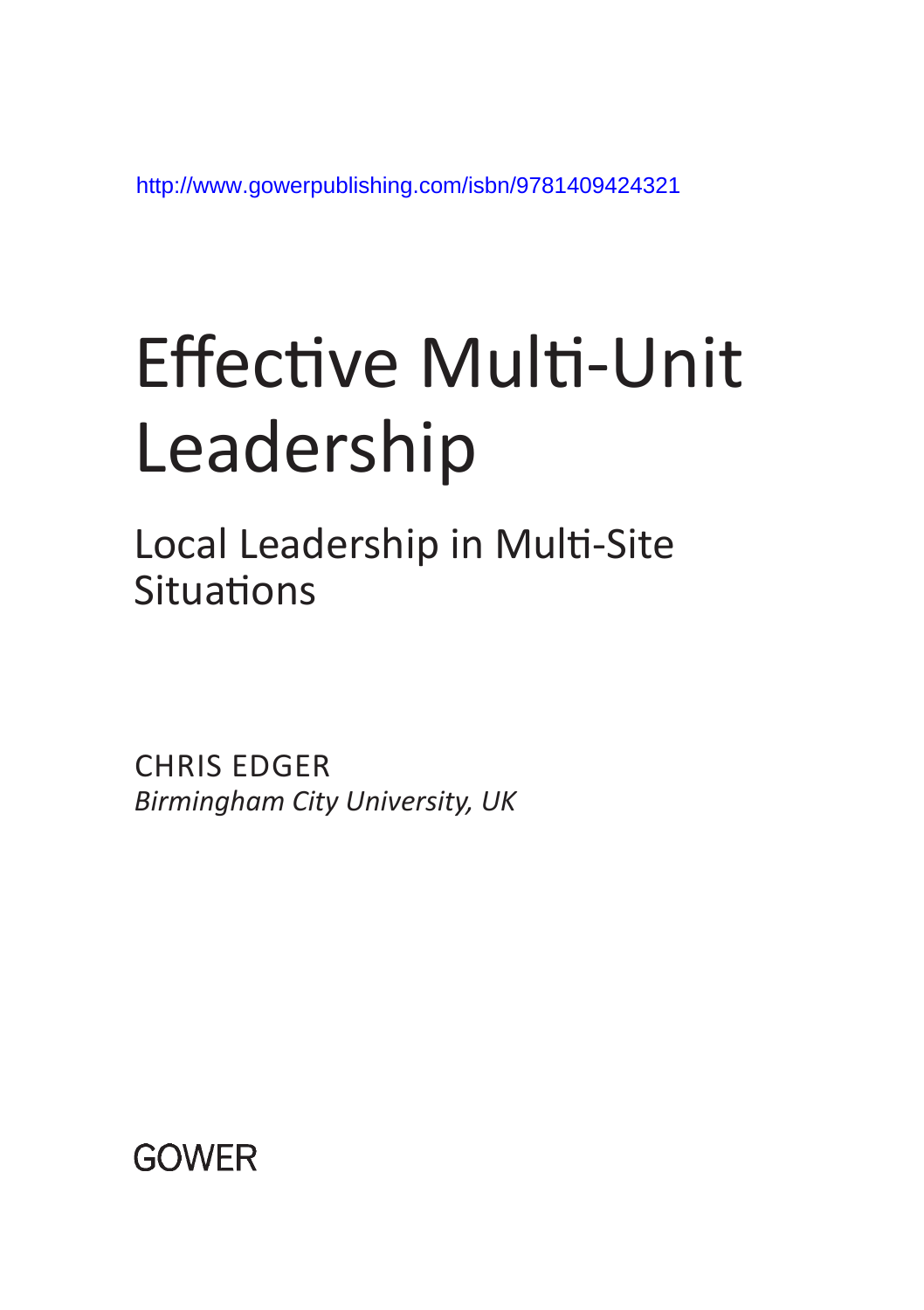## **Contents**

## **Context of the Multi-Unit Enterprise**

| List of Figures      |                                                | xiii     |
|----------------------|------------------------------------------------|----------|
| <b>Abbreviations</b> |                                                | $\chi v$ |
| About the Author     |                                                | xix      |
| Acknowledgements     |                                                | xxi      |
|                      | <b>CONTEXT OF THE MULTI-UNIT ENTERPRISE</b>    |          |
| <b>Chapter 1</b>     | Introduction                                   | 5        |
|                      | 1.1 Why Multi-Unit Leaders?                    | 6        |
|                      | 1.2 What is the Multi-Unit Enterprise?         | 7        |
|                      | 1.3 History of the Multi-Unit Enterprise       | 8        |
|                      | 1.4 Disruptive Forces                          | 11       |
|                      | 1.4.1 On-Line; Threat or Opportunity?          | 11       |
|                      | 1.4.2 Changing Consumer Expectations           | 14       |
|                      | 1.4.3 Economic Conditions                      | 15       |
|                      | 1.4.4 Disruptive Effects                       | 16       |
|                      | 1.5 Challenges of the Multi-Unit Firm          | 18       |
|                      | 1.5.1 Optimising Unit-Based Human Capital      | 18       |
|                      | 1.5.2 Consistency of Standards                 | 19       |
|                      | 1.5.3 Standardisation versus Customisation     | 19       |
|                      | 1.5.4 Format and Channel Proliferation         | 20       |
|                      | 1.5.5 Centre versus Local Tensions             | 20       |
|                      | 1.6 The Multi-Unit Leader (MUL)                | 21       |
|                      | 1.6.1 History of the Role                      | 21       |
|                      | 1.6.2 Previous Research                        | 22       |
|                      | 1.7 A Model of Effective Multi-Unit Leadership | 28       |
|                      | 1.7.1 Research and Methodology                 | 28       |
|                      | 1.7.1.1 Data collection                        | 28       |
|                      | 1.7.1.2 Data analysis                          | 30       |
|                      | 1.7.2 Conceptual Model of Effective MUL        | 32       |
|                      | 1.7.2.1 Drivers and clusters                   | 32       |
|                      | 1.7.2.2 Critical dependencies                  | 33       |
|                      | 1.7.2.3 Theoretical underpinning               | 33       |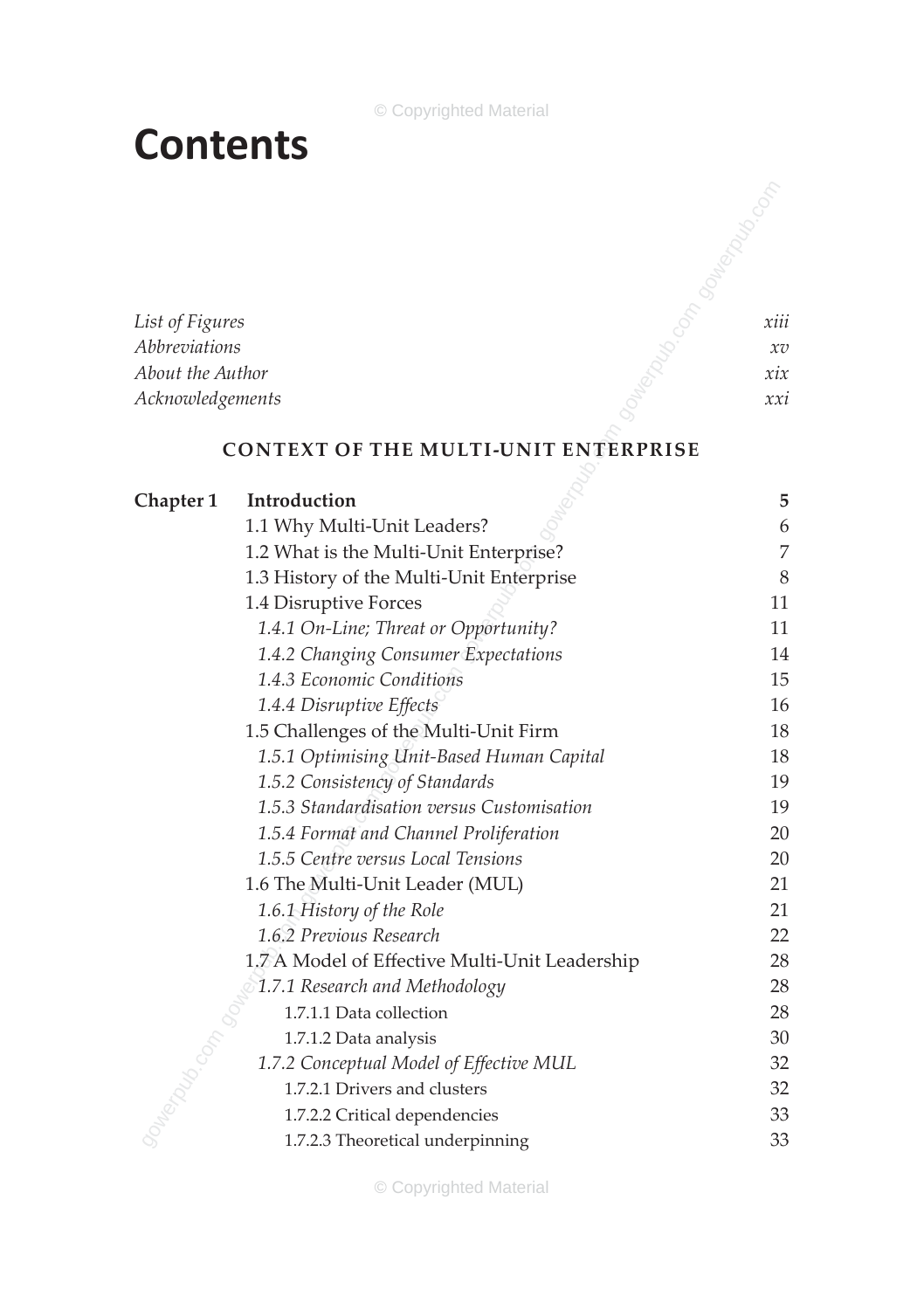|                  | © Copyrighted Material                         |    |
|------------------|------------------------------------------------|----|
|                  | 1.7.3 Book Structure and Arguments             | 35 |
| <b>Chapter 2</b> | <b>Strategic Responses to Disruption</b>       | 39 |
|                  | 2.1 Mediating Factors                          | 39 |
|                  | 2.1.1 Ownership Type                           | 40 |
|                  | 2.1.2 Service Firm Life Cycle                  | 41 |
|                  | 2.1.3 Adaptive Expert Leadership               | 42 |
|                  | 2.2 Strategic Responses                        | 44 |
|                  | 2.2.1 Cost Leadership                          | 44 |
|                  | 2.2.1.1 Supply chain efficiencies              | 45 |
|                  | 2.2.1.2 Labour efficiencies                    | 46 |
|                  | 2.2.1.3 Site, plant and building efficiencies  | 48 |
|                  | 2.2.1.4 Operational efficiencies               | 50 |
|                  | 2.2.1.5 Promotions and sales efficiency        | 52 |
|                  | 2.2.2 Differentiation                          | 53 |
|                  | 2.2.2.1 Amenity and experience                 | 53 |
|                  | 2.2.2.2 Product distinctiveness                | 55 |
|                  | 2.2.2.3 Customer promise and service           | 56 |
|                  | 2.2.3 Value                                    | 58 |
|                  | 2.2.3.1 Results-based solutions                | 59 |
|                  | 2.2.3.2 Process quality                        | 59 |
|                  | 2.2.3.3 Price                                  | 60 |
|                  | 2.2.3.4 Customer access costs                  | 60 |
|                  | 2.3 Organisational Design                      | 61 |
|                  | 2.3.1 Best Practice Design Principles          | 63 |
|                  | 2.3.1.1 Alignment mechanisms                   | 63 |
|                  | 2.3.1.2 Gates and 'filtration' processes       | 64 |
|                  | 2.3.1.3 Feedback and insight loops             | 65 |
|                  | 2.3.1.4 Re-set mechanisms                      | 65 |
|                  | 2.3.1.5 Rapid decision forums                  | 66 |
|                  | 2.3.1.6 Talent planning processes              | 66 |
|                  | 2.3.2 Operational Roles                        | 67 |
|                  | 2.3.2.1 Unit managers                          | 68 |
|                  | 2.3.2.2 Area/District/Regional managers (MULs) | 69 |
|                  | 2.3.2.3 Regional/Zone director                 | 70 |
|                  | 2.3.2.4 Divisional/Managing directors          | 71 |
|                  | 2.4 Internationalising Multi-Unit Enterprises  | 72 |
|                  | 2.4.1 Why Internationalise?                    | 72 |
|                  | 2.4.1.1 Diversification and growth             | 73 |
|                  | 2.4.1.2 Developing markets                     | 73 |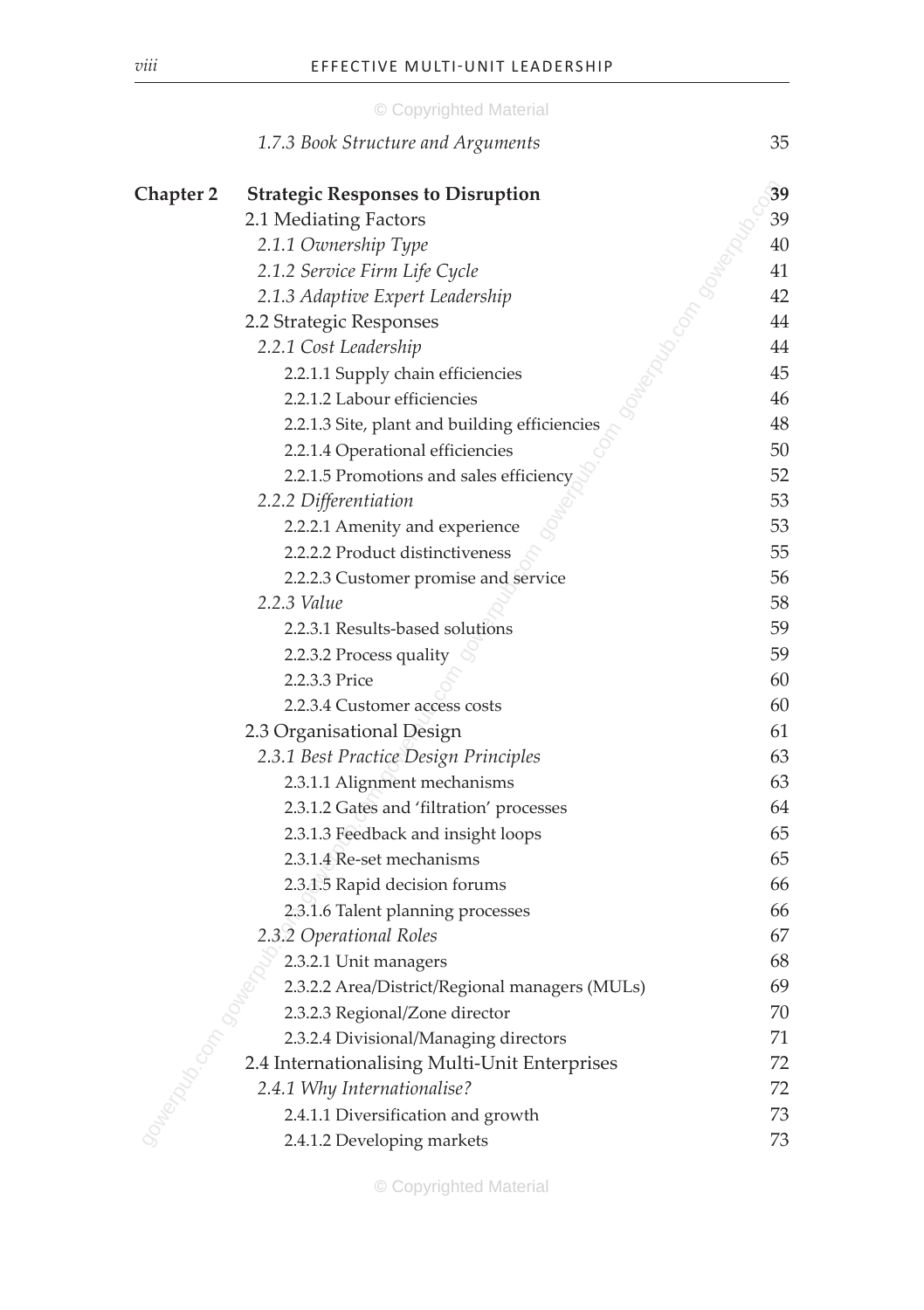| © Copyrighted Material |  |  |  |  |  |  |  |
|------------------------|--|--|--|--|--|--|--|

| 2.4.1.3 Efficiency                                    | 73  |
|-------------------------------------------------------|-----|
| 2.4.1.4 Defence                                       | 73  |
| 2.4.2 How do Multi-Unit Enterprises Internationalise? | 74  |
| 2.4.2.1 Web-based penetration                         | 74  |
| 2.4.2.2 Franchising                                   | 74  |
| 2.4.2.3 Green site                                    | 74  |
| 2.4.2.4 Joint ventures                                | 75  |
| 2.4.2.5 M&A                                           | 75. |
| 2.4.3 Key Success Factors of M&A                      | 75  |
| 2.4.3.1 Financial analysis and strategic intent       | 76  |
| 2.4.3.2 Integration and socio-cultural compatability  | 78  |
| 2.4.4 International Multi-Unit Leaders                | 80  |
| 2.5 Summary                                           | 81  |
|                                                       |     |

## **Activities**

|           | 2.4.2 How do Multi-Unit Enterprises Internationalise? | 74 |
|-----------|-------------------------------------------------------|----|
|           | 2.4.2.1 Web-based penetration                         | 74 |
|           | 2.4.2.2 Franchising                                   | 74 |
|           | 2.4.2.3 Green site                                    | 74 |
|           | 2.4.2.4 Joint ventures                                | 75 |
|           | 2.4.2.5 M&A                                           | 75 |
|           | 2.4.3 Key Success Factors of M&A                      | 75 |
|           | 2.4.3.1 Financial analysis and strategic intent       | 76 |
|           | 2.4.3.2 Integration and socio-cultural compatability  | 78 |
|           | 2.4.4 International Multi-Unit Leaders                | 80 |
|           | 2.5 Summary                                           | 81 |
|           |                                                       |    |
|           | <b>ACTIVITIES</b>                                     |    |
|           |                                                       |    |
| Chapter 3 | <b>Activities and Issues</b>                          | 85 |
|           | 3.1 Core Activities                                   | 85 |
|           | 3.1.1 Operating Systems                               | 86 |
|           | i) Labour processes                                   | 87 |
|           | ii) Standard operating procedures                     | 87 |
|           | iii) Availability, stock and waste processes          | 88 |
|           | iv) Sales and pricing monitoring                      | 88 |
|           | v) Due diligence and essential maintenance processes  | 88 |
|           | vi) Ad hoc processes/change initiatives               | 89 |
|           | 3.1.2 Brand Standards and Environment                 | 89 |
|           | i) Merchandising and display                          | 89 |
|           | ii) Internal environmental management                 | 89 |
|           | iii) External environment                             | 90 |
|           | 3.1.3 Service Execution                               | 90 |
|           | i) Unit-based HR                                      | 91 |
|           | ii) Service concept adherence                         | 91 |
|           | iii) Customer survey follow-up                        | 91 |
|           | iv) Service promise and complaints resolution         | 92 |
|           | 3.2 Reports and Measurement                           | 92 |
|           | 3.2.1 KPIs and Incentives                             | 92 |
|           | 3.2.2 Formal Appraisals                               | 93 |
|           | 3.2.3 League Tables                                   | 94 |
|           | 3.3 Planning and Organising                           | 94 |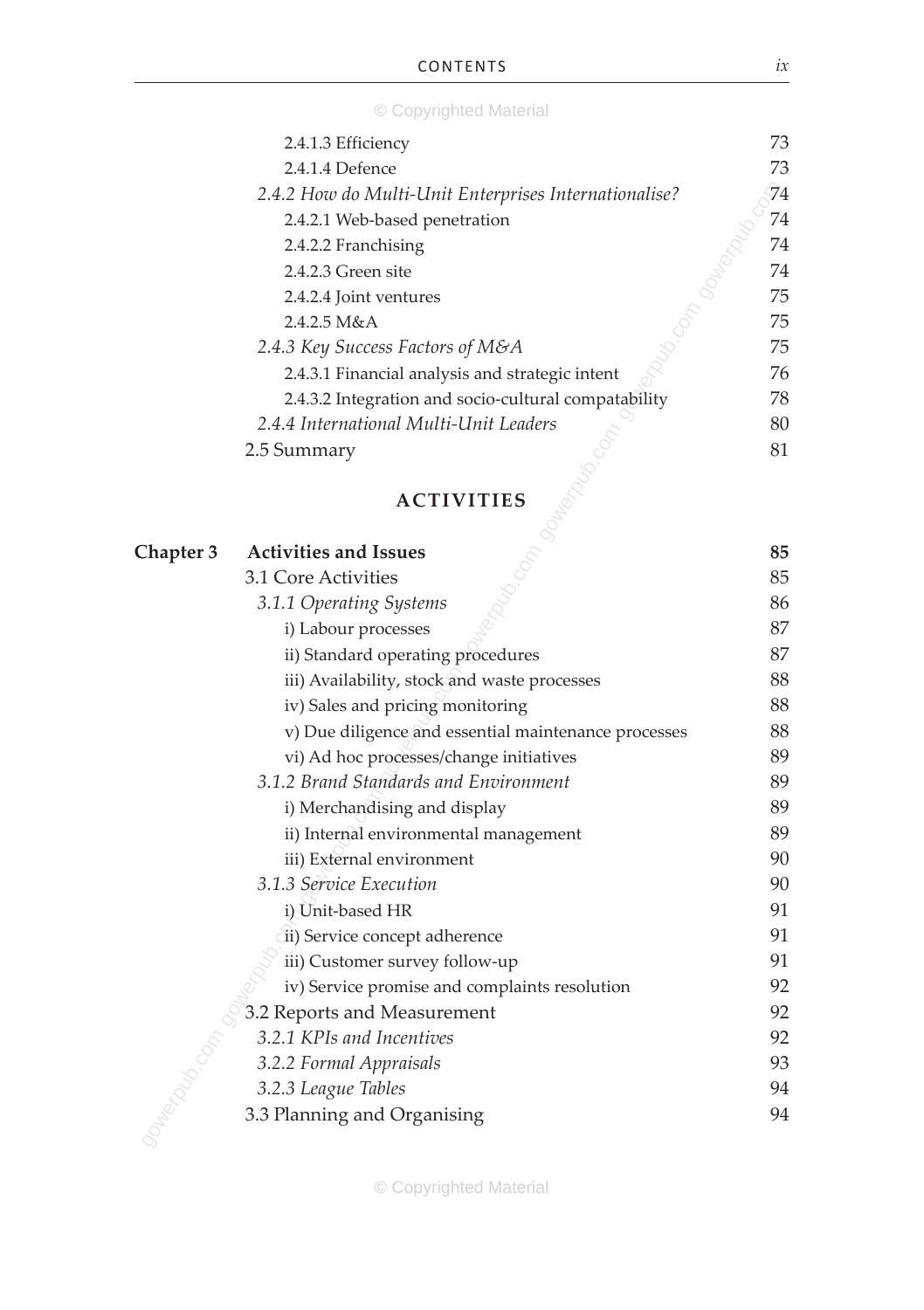| 3.3.1 Administration, Action and Planning Days | 94  |
|------------------------------------------------|-----|
| 3.3.2 Business Strategy Meetings               | 95  |
| 3.3.3 Operating Review Meetings                | 96  |
| 3.4 Issues                                     | 96  |
| 3.4.1 Compliance Focus                         | 96  |
| 3.4.2 Enforcement and Punishment               | 98  |
| 3.4.3 Overload and Inaccuracy                  | 99  |
| 3.4.4 Unintended Outcomes                      | 100 |
| $3.4.4.1$ 'Busy fools'                         | 101 |
| 3.4.4.2 Fear and loathing                      | 101 |
| 3.4.4.3 Stress and paralysis                   | 102 |
| 3.4.4.4 Infantilisation                        | 102 |
| 3.4.4.5 'Going native'                         | 103 |
| 3.4.4.6 Resistance and sabotage                | 104 |
| 3.4.5 Business Consequences                    | 104 |
| 3.4.5.1 Less control                           | 105 |
| 3.4.5.2 Worse performance                      | 105 |
| 3.5 Summary                                    | 106 |
|                                                |     |

## **Behavioural Practices**

| 3.3.3 Operating Review Meetings                  | 96  |
|--------------------------------------------------|-----|
| 3.4 Issues                                       | 96  |
| 3.4.1 Compliance Focus                           | 96  |
| 3.4.2 Enforcement and Punishment                 | 98  |
| 3.4.3 Overload and Inaccuracy                    | 99  |
| 3.4.4 Unintended Outcomes                        | 100 |
| 3.4.4.1 'Busy fools'                             | 101 |
| 3.4.4.2 Fear and loathing                        | 101 |
| 3.4.4.3 Stress and paralysis                     | 102 |
| 3.4.4.4 Infantilisation                          | 102 |
| 3.4.4.5 'Going native'                           | 103 |
| 3.4.4.6 Resistance and sabotage                  | 104 |
| 3.4.5 Business Consequences                      | 104 |
| 3.4.5.1 Less control                             | 105 |
| 3.4.5.2 Worse performance                        | 105 |
| 3.5 Summary                                      | 106 |
| <b>BEHAVIOURAL PRACTICES</b>                     |     |
|                                                  |     |
| <b>Generating Commitment</b><br><b>Chapter 4</b> | 109 |
| 4.1 Understanding Commitment                     | 110 |
| 4.1.1 Service Operations and Commitment          | 111 |
| 4.1.1.1 Service management concept               | 111 |
| 4.1.1.2 Service personality framework            | 112 |
| 4.1.2 Leadership and Commitment                  | 115 |
| 4.1.2.1 Generic leadership theories              | 116 |
| 4.1.2.2 Local leadership theories                | 120 |
| 4.1.3 HRM and Commitment                         | 122 |
| 4.1.3.1 Best fit HRM                             | 122 |
| 4.1.3.2 Best practice HRM                        | 125 |
| 4.2 How do Effective MULs Generate Commitment?   | 126 |
| 4.2.1 Portfolio Optimisation                     | 127 |
| 4.2.2 Commitment-based Practices                 | 127 |
| 4.2.2.1 Local vision                             | 129 |
| 4.2.2.2 Cross-portfolio involvement              | 132 |
| 4.2.2.3 Portfolio 'talent matching'              | 136 |
| 4.2.2.4 Tailored learning and development        | 140 |
| 4.2.2.5 Recognition and positive reinforcement   | 145 |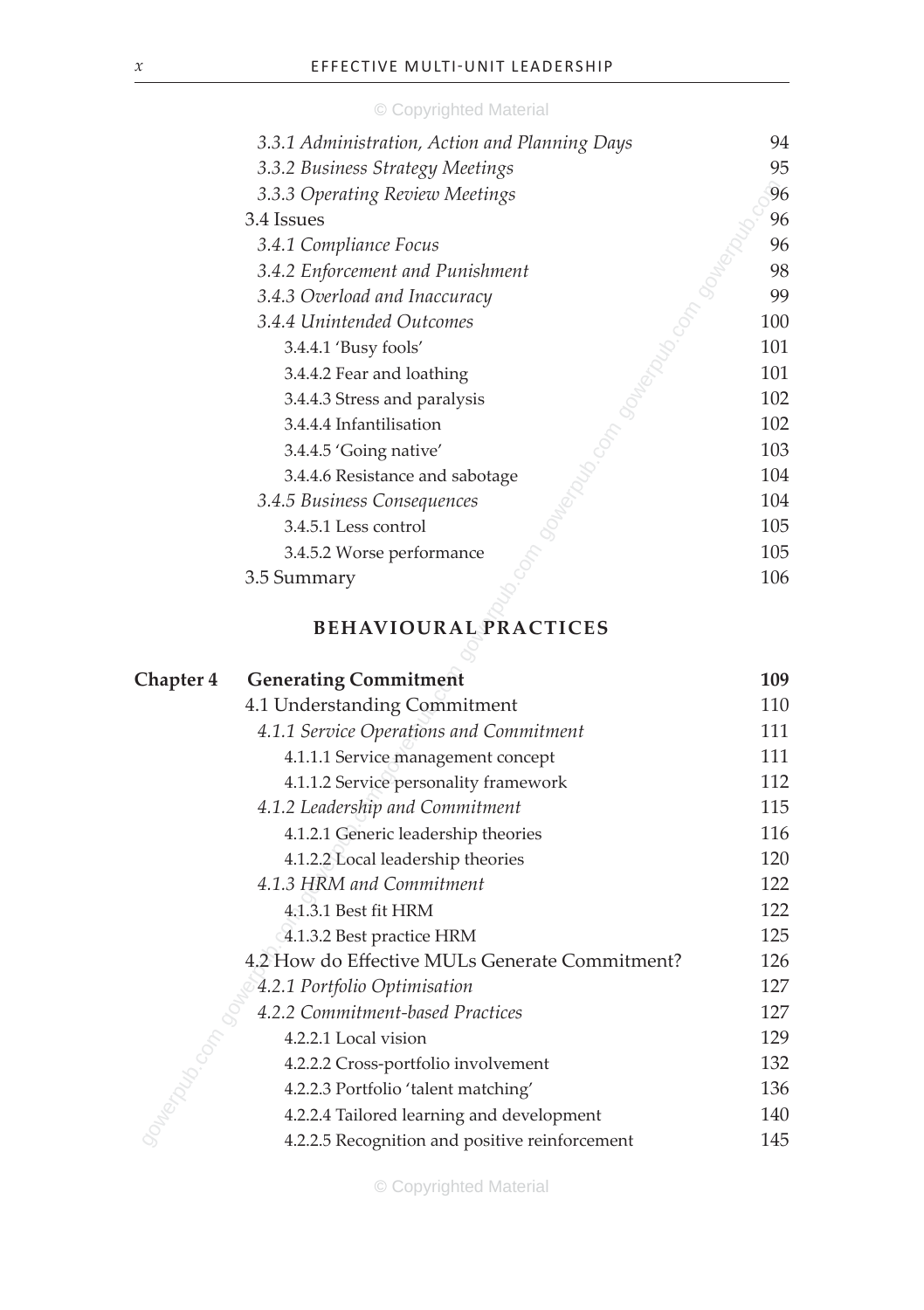|                  | © Copyrighted Material                            |            |
|------------------|---------------------------------------------------|------------|
|                  | 4.2.2.6 Openness, trust and promise fulfilment    | 148        |
|                  | 4.3 Summary                                       | 152        |
|                  |                                                   |            |
| <b>Chapter 5</b> | <b>Ensuring Control</b>                           | 155        |
|                  | 5.1 Understanding Control                         | 156        |
|                  | 5.1.1 Managerial Control Theory                   | 158        |
|                  | 5.1.2 Managerial Literature                       | 159        |
|                  | 5.1.2.1 Role of managers                          | 159        |
|                  | 5.1.2.2 Process and distributed delegation        | 159        |
|                  | 5.1.2.3 Paradoxes of management                   | 162        |
|                  | 5.1.3 Critical Management Theory                  | 162        |
|                  | 5.2 How do Effective MULs Exert Control?          | 166        |
|                  | 5.2.1 Local Control Mechanisms                    | 167        |
|                  | 5.2.1.1 Pareto portfolio prioritisation           | 167        |
|                  | 5.2.1.2 Social network optimisation               | 170        |
|                  | 5.2.1.3 Distributed delegation                    | 173        |
|                  | 5.2.1.4 Sanctioned autonomy                       | 176        |
|                  | 5.2.1.5 Added value deviance                      | 180        |
|                  | 5.3 Summary                                       | 182        |
|                  |                                                   |            |
| <b>Chapter 6</b> | <b>Implementing Change</b>                        | 183        |
|                  | 6.1 Understanding Change                          | 184        |
|                  | 6.1.1 Barriers to Change                          | 184        |
|                  | 6.1.2 Creating the Climate for Change             | 186        |
|                  | 6.1.3 Transformational and Incremental Approaches | 187        |
|                  | 6.1.3.1 Transformational change                   | 187        |
|                  | 6.1.3.2 Incremental approach                      | 189        |
|                  | 6.2 How do Effective MULs Implement Change?       | 192        |
|                  | 6.2.1 Change within Multi-Unit Enterprises        | 192<br>194 |
|                  | 6.2.2 Effective MULs and Change                   |            |
|                  | 6.2.2.1 Shaping mindsets                          | 194        |
|                  | 6.2.2.2 Benefit 'upselling'                       | 197<br>200 |
|                  | 6.2.2.3 Portfolio change champions                |            |
|                  | 6.2.2.4 'Patch ups' and 'workarounds'             | 203        |
|                  | 6.2.2.5 Continuous process improvement            | 206        |
|                  | 6.2.2.6 Portfolio best practice diffusion         | 210        |
|                  | 6.3 Summary                                       | 213        |
|                  |                                                   |            |
|                  |                                                   |            |
|                  |                                                   |            |